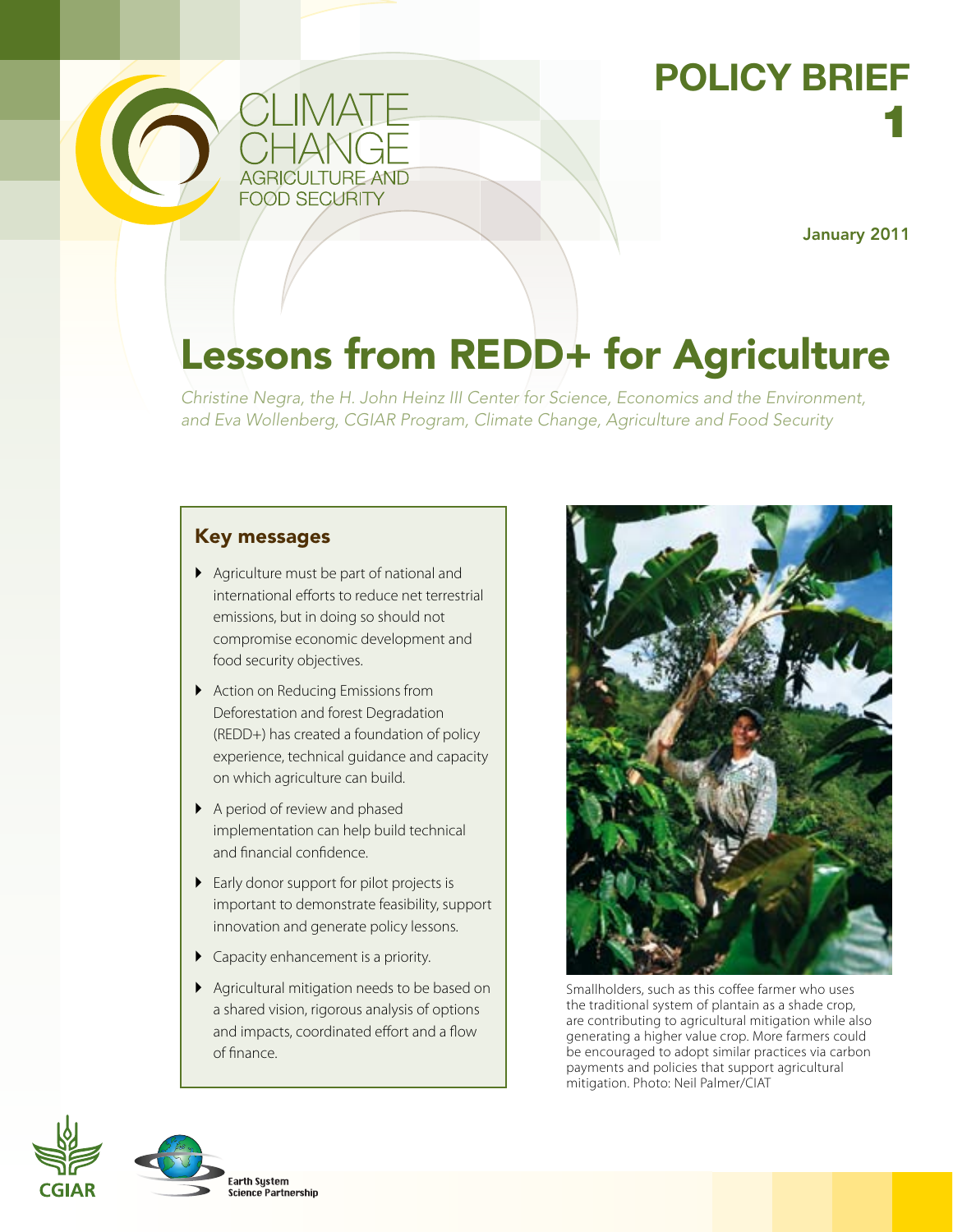#### **Introduction**

Momentum is growing to address agriculture as part of climate change mitigation efforts. This policy brief examines the lessons that can be drawn from experience with Reducing Emissions from Deforestation and forest Degradation (REDD+), in order to inform policies and programs for agricultural climate change mitigation.

#### REDD+

In 2005, the United Nations Framework Convention on Climate Change (UNFCCC) 11<sup>th</sup> Conference of Parties (COP 11) took the decision to consider 'avoided deforestation' as a mechanism for climate change mitigation. Since then countries supporting the UNFCCC and others have invested considerable effort in further developing the mechanism, now known as REDD+. Avoided Deforestation evolved to become Reduced Emissions from Deforestation and forest Degradation (REDD), and finally REDD+, which includes the role of forest conservation, sustainable management of forests and enhancement of forest carbon stocks. The 2006 Stern report<sup>1</sup> established the rationale and urgency for avoided deforestation and demonstrated its likely cost-effectiveness and rapid impacts. Since 2007 Norway has provided financial leadership by promising to deliver about USD 500 million per year to multilateral and bilateral initiatives to catalyze policy and on-theground action. The Intergovernmental Panel on Climate Change (IPCC) and Subsidiary Body for Scientific and Technological Advice (SBSTA) have built consensus for technical guidelines, while the Coalition for Rainforest Nations (CfRN) helped bring about agreement between developing and developed countries.

Over the last few years, public and private entities have invested substantial resources and generated a wealth of valuable experience relevant to REDD+. At COP 16 in December 2010, REDD+ was included in the Cancun Agreements. These request developing countries to prepare strategies, develop reference levels and create monitoring systems for REDD+. The Cancun Agreements also call for a SBSTA work program on REDD+ to be established to address drivers and methodologies, as well as the exploration of REDD+ financing options under the Ad-hoc Working Group on Long-term Cooperative Action (AWG-LCA).

### **Agriculture**

Agriculture can contribute directly to climate change mitigation through the sequestration of carbon and by reducing emissions of methane (largely from irrigated rice and livestock) and nitrous oxide (mainly from fertilizer application and livestock waste). As importantly, agricultural expansion is the primary driver of deforestation and thereby affects REDD+. An integrated approach to forestry, agriculture and land use change would enable better management of the trade-offs and synergies among mitigation, food security and poverty reduction in rural areas.

Despite overlaps with REDD+, agricultural mitigation will require different mechanisms and incentives. Agriculture involves higher levels of methane and nitrous oxide emissions; lower potential for carbon sequestration; higher reversibility, patchiness and variability; politically sensitive food security and trade issues; higher transactions costs involving numerous owners, often on private land; and complex sectoral and supply chain incentives. A global mechanism for mitigation that includes agriculture is necessary: however, agriculture is likely to require a broader range of financial measures and incentives than REDD+.

<sup>1.</sup> Stern, N. (2006). Stern review on the economics of climate change. UK Treasury.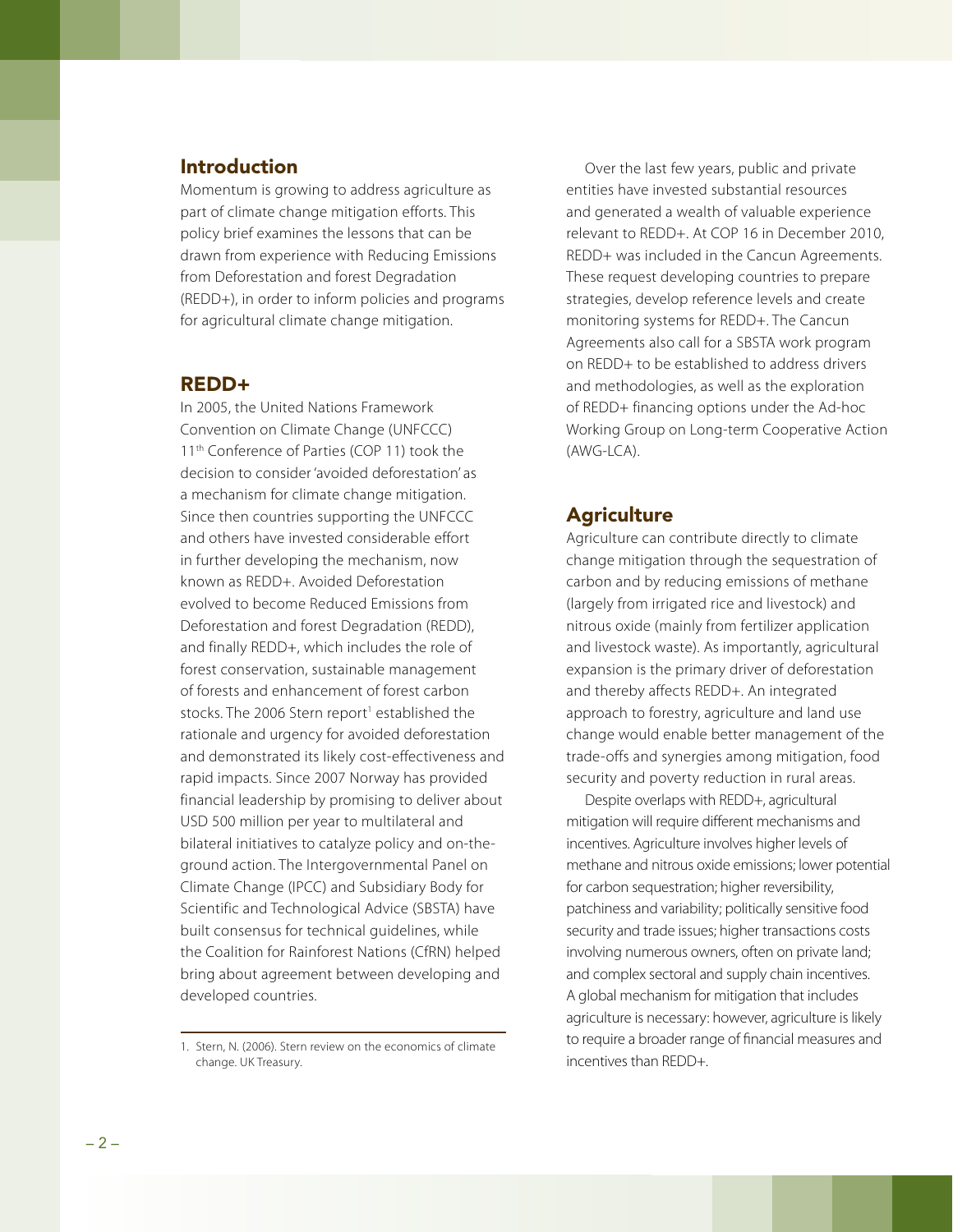#### Lessons from REDD+

The development of agricultural climate change mitigation policy will require parallel advancement in six areas: policy making; implementation mechanisms and governance; monitoring, reporting and verification (MRV); finance; capacity strengthening; and co-benefits. Table 1 provides a summary of the lessons from REDD+ for agriculture in each of these areas.

#### *Policy making: Create political space*

Avoided deforestation was initially a contentious issue under the Kyoto Protocol for a number of reasons. Concerns existed about developing nations not taking responsibility for climate change; driving down carbon prices with a large increase in carbon credits; uncertainties regarding the definition of avoided deforestation; a lack of capacity for monitoring; and high levels of corruption and poor governance in many forest nations. Support coalesced when, in 2005, the Coalition for Rainforest Nations (CfRN) reframed 'avoided deforestation' as an economic development strategy for developing countries rather than as an emissions reduction requirement. The CfRN successfully built consensus among developing and developed countries at COP 11 in Montreal to investigate further deforestation-related mitigation. The Bali Action Plan, agreed at COP 13 in 2007, introduced the concept of REDD and opened the door to an intensive two-year process of planning for an agreement on REDD at COP 15 in 2009. The COP 16 then revisited REDD+ as part of the 2010 negotiations and included the concept within the Cancun Agreements.

In a similar way, agricultural mitigation policy must support economic development and food security if it is to gain consensus. Decades of experience already exist in sustainable land management techniques that sequester carbon and methods for carbon measurement are well

understood, which should build policy makers' confidence in the feasibility of agricultural mitigation. The policy process should be informed by rigorous analysis of mitigation potential and impacts of proposed mechanisms, as well as onthe-ground projects that demonstrate feasibility. A review period would allow policy makers to consider technical advances and financial arrangements, building further confidence.

While REDD+ has developed quickly, civil society participation has been poor. The development of REDD+ has been top down with highly centralized national processes. The Interim REDD+ Partnership<sup>2</sup> has encountered difficulties adopting rules for stakeholder participation in meetings. Stronger participation of different sectors, civil society and indigenous groups will be needed at all levels of both REDD+ and any proposed agricultural mechanism. Ad-hoc expert groups or standing working groups including a range of stakeholders can help inform policy decisions. Agricultural mitigation should seek to maintain the principles of participation and free, prior and informed consent, and should establish clear rights to carbon.

#### *Implementation mechanisms and governance: Demonstrate feasibility*

REDD+ drew heavily on experiences with forest conservation projects such as the Noel Kempff Mercado Project in Bolivia. In the same way, agricultural mitigation can draw on project experiences with sustainable agriculture, agroforestry, payments for environmental services and the Clean Development Mechanism (CDM). Agriculture can also benefit from standards developed in the voluntary and compliance markets, which have been used to define the

<sup>2.</sup> Launched in 2010 by the governments of Norway and France, to advance implementation of REDD+ after the COP 15 in Copenhagen failed to produce a decision on REDD+.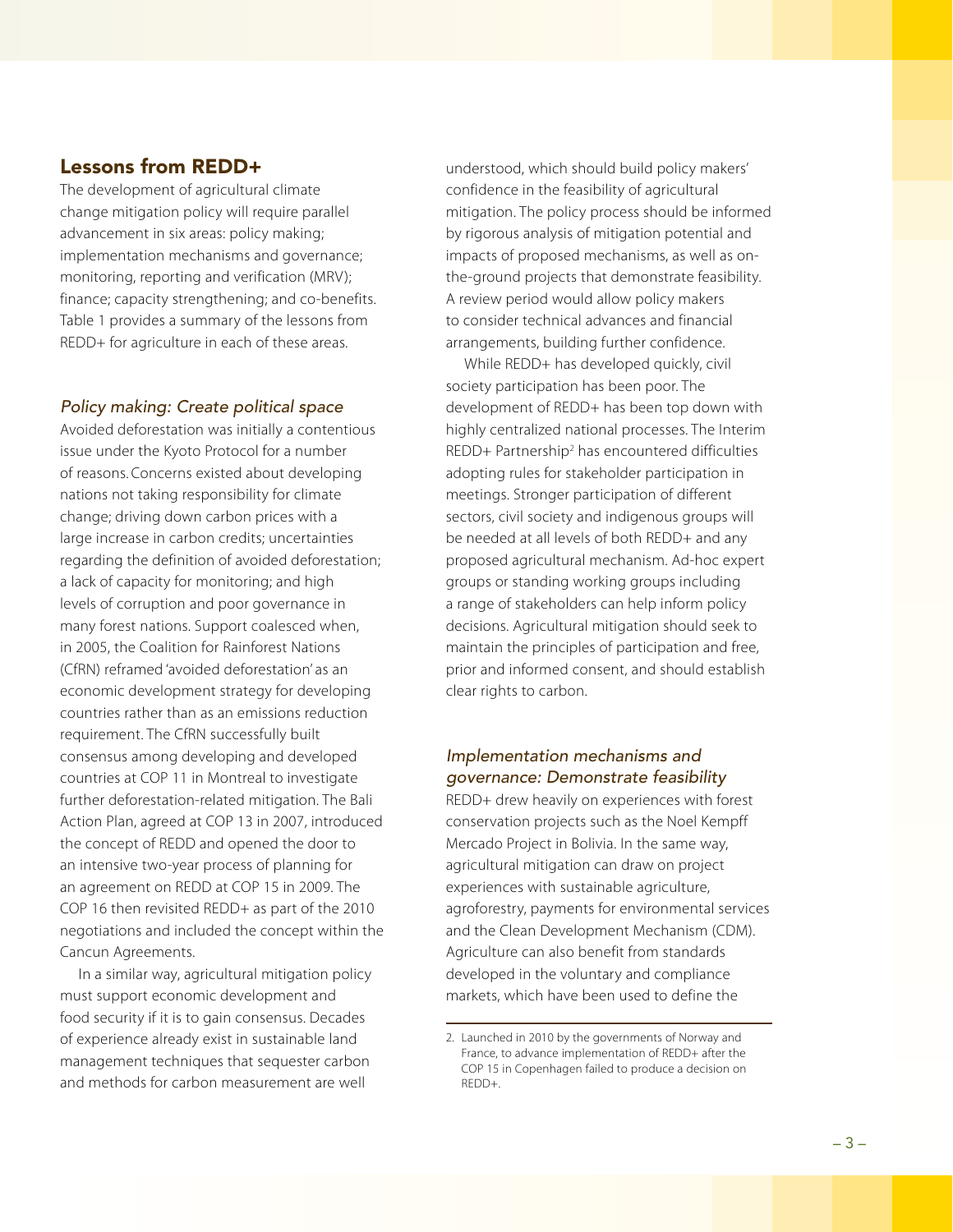## Table 1. Lessons from REDD+ for agricultural mitigation

| <b>Element of REDD+</b>                                | <b>Lessons for agriculture</b>                                                                                                                                                                                                                                                                                                                                                                                                                                                                                                                                                 |  |
|--------------------------------------------------------|--------------------------------------------------------------------------------------------------------------------------------------------------------------------------------------------------------------------------------------------------------------------------------------------------------------------------------------------------------------------------------------------------------------------------------------------------------------------------------------------------------------------------------------------------------------------------------|--|
| <b>Policy making</b>                                   | Economic incentives for developing countries are essential.<br>▶<br>High level political engagement needs to be maintained.<br>A period of preparation and a phased approach to capacity strengthening will<br>help create consensus, and technical and financial confidence.<br>Elessons from the field level should be linked back to policy processes.<br>• Political negotiations should focus on larger strategic policies. Technical details<br>are better addressed by experts in relevant fields.<br>Political participation should be inclusive and transparent.<br>▶ |  |
| <b>Implementation</b><br>mechanisms and<br>governance  | Mechanisms should build on existing programs, policies and projects.<br>▶<br>Mechanisms and governance measures will be necessary at multiple scales.<br>Capacity strengthening is a priority for successful implementation.<br>Technical information should be made accessible to decision makers early on.<br>▶                                                                                                                                                                                                                                                              |  |
| <b>Monitoring, reporting</b><br>and verification (MRV) | MRV should be simple, streamlined and cost-effective.<br>A global MRV framework that is accessible and affordable to developing<br>▶<br>countries is a priority.<br>Integration of agriculture and forestry would help to address agricultural<br>expansion and leakage.<br>Balance is needed between precision of measurement and cost.<br>Independent and reliable standards and verification are necessary.<br>The concept of additionality should be re-examined.                                                                                                          |  |
| <b>Finance</b>                                         | Early donor support and leadership are critical for demonstrating feasibility<br>and building readiness.<br>Coordination of finance among donors and investors is a priority.<br>▶<br>Finance should be mainstreamed and integrated with sustainable<br>development investments.<br>Distribution mechanisms need more attention.<br>▶                                                                                                                                                                                                                                          |  |
| <b>Capacity</b><br>strengthening                       | Capacity strengthening at the national level helps build confidence and<br>readiness.<br>Readiness programs help shape national mitigation programs.<br>The implementation of readiness plans takes time.                                                                                                                                                                                                                                                                                                                                                                      |  |
| <b>Co-benefits</b>                                     | Standards and safeguards promote environmental and poverty alleviation<br>aims, but must be independently and robustly implemented.<br>Early provision for structured participation and attention to free prior and<br>▶<br>informed consent principles and procedures are priorities.<br>Delivery of co-benefits will depend as much on elements outside the UNFCCC<br>process as on a mechanism under an international agreement.                                                                                                                                            |  |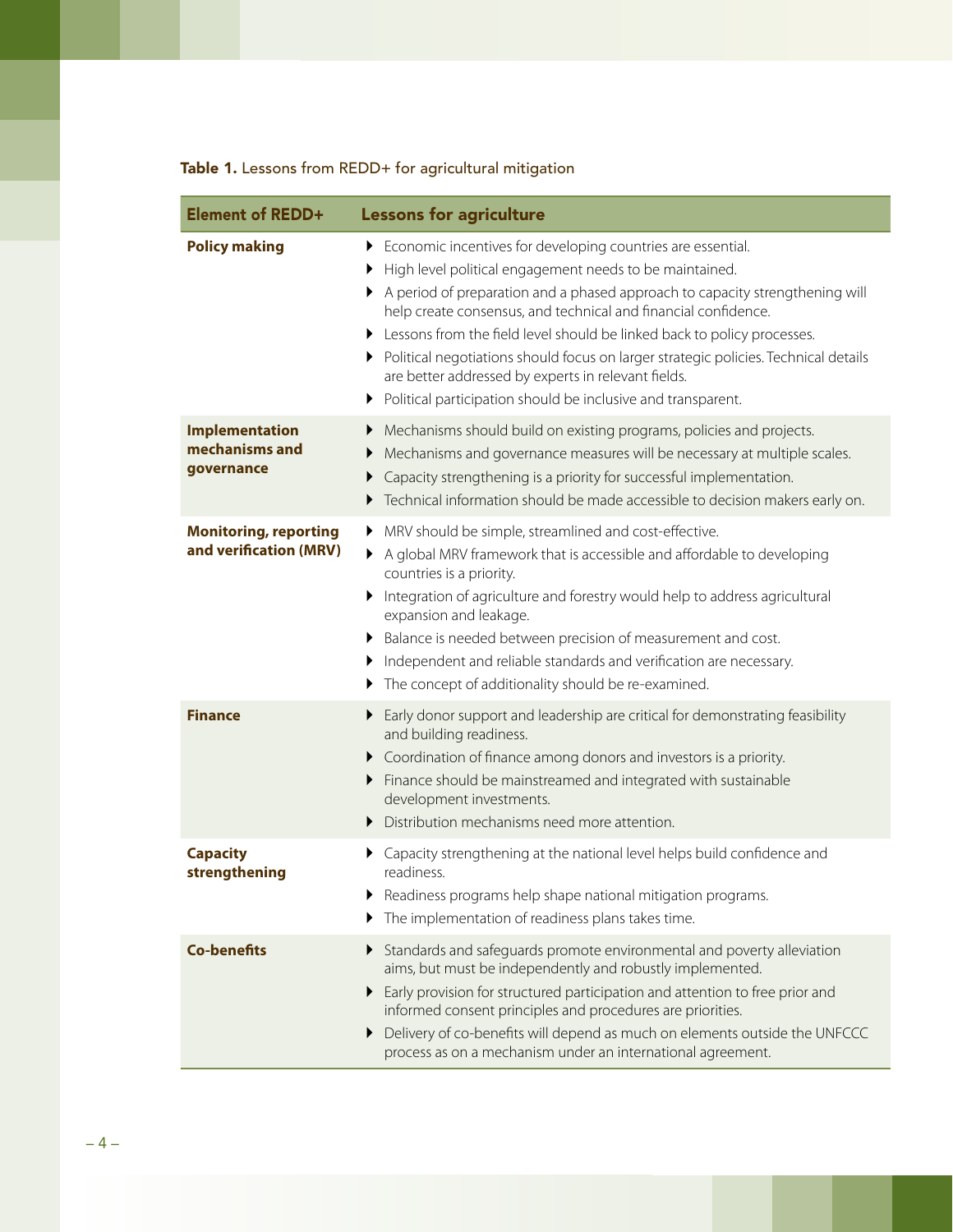rules for carbon accounting and project design for REDD+.<sup>3</sup> Bringing experts and negotiators together to define operational mechanisms can help create a shared vision and broader political ownership.

#### *Monitoring, reporting and verification (MRV): Keep it simple*

REDD+ developed a strong foundation of monitoring, reporting and verification (MRV) tools and approaches for forest-related emissions, much of which is relevant to agriculture. The IPCC's greenhouse gas (GHG) accounting guidelines provide technical guidance, but are written in an inaccessible manner. Practitioners in developing countries may not have the capacity to compile data and estimate uncertainties in line with the IPCC guidelines.

Lack of capacity to use tools and technical measures and establish monitoring systems has posed challenges for REDD+ projects. Strict project-level MRV requirements have inhibited the establishment of forestry projects under the CDM. For agricultural mitigation to move forward, streamlined project approaches and more credible verification will be needed. The cost-effectiveness of investing in more accurate methods must be considered in relation to the needs of different finance arrangements. Technical convergence is needed on the best ways to combine measurement and modeling approaches to provide credible, cost-effective GHG estimation and accounting. Monitoring of governance safeguards and impacts on local people's wellbeing will need more attention in agriculture than they have received under REDD+. Measuring additionality for REDD+ has proven subjective, costly and a disincentive for projects that already provide mitigation, suggesting that documenting the positive impacts on climate change mitigation may be more important than demonstrating additionality.

#### *Finance: Catalyze early action*

REDD+ may be financed through market-based trading of forest carbon credits or through fundbased mechanisms. Within the current mix of regulated and voluntary offset credit markets, biocarbon credits have a relatively low value. This reflects the delayed development of domestic trading frameworks, as well as low confidence in the establishment of credible national MRV systems. Given these low values, significant market demand for carbon credits in agriculture in developing countries seems unlikely in the near future. Alternative financing mechanisms and incentives will be needed to supplement market approaches.

Foundations and developed country governments have provided critical funding to support REDD+ pilot projects, as well as activities ranging from capacity enhancement to negotiations. Norway's role has been pivotal in fostering cooperation and supporting international institutions (eg. UN-REDD) and bilateral REDD+ agreements. The World Bank's BioCarbon Fund is now catalyzing early efforts in agricultural mitigation at a smaller scale. More can be done to build on such efforts.

Experience with REDD+ has demonstrated the need for more coordination at the country level, both between donors (bilateral, multilateral and private) and among domestic government agencies.

<sup>3.</sup> Standards include both registries and certification-type standards such as the Climate, Community and Biodiversity Standard (www.climate-standards.org). To date, the only registry with a global scope is the Voluntary Carbon Standard (www.v-c-s.org).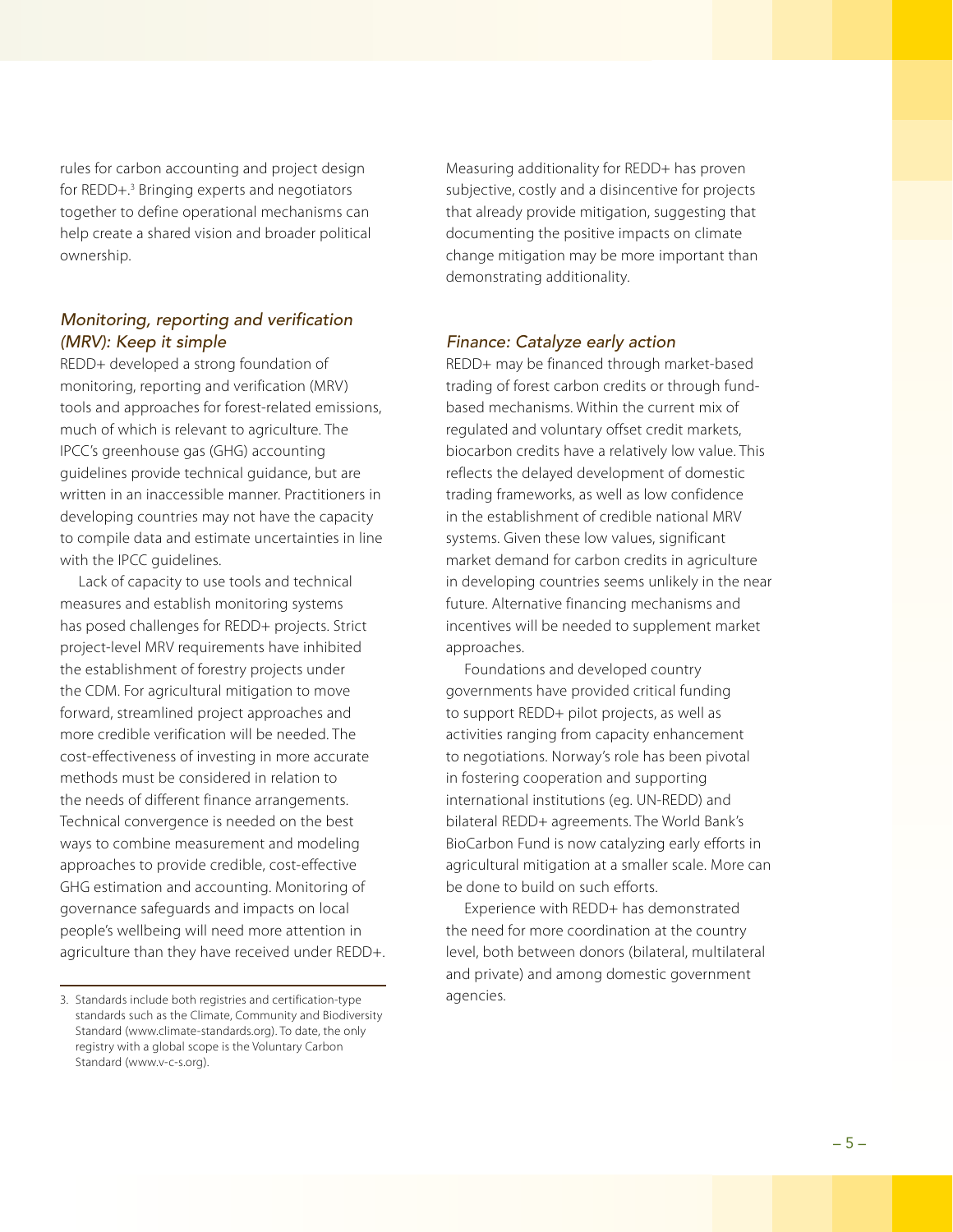#### *Capacity strengthening: Prepare quickly and coordinate*

Capacity strengthening efforts under REDD+ have focused on the national level. Two major multilateral efforts have helped to build confidence and readiness for REDD+. The Forest Carbon Partnership Facility (FCPF), coordinated by the World Bank, has established 37 'REDD countries', 11 of which have submitted REDD Readiness Preparation Proposals. UN-REDD, which was established in 2008, has provided readiness support to 29 countries. Coordination between these two major efforts is improving.

These two efforts have provided funds and created a systematic approach to national preparation for REDD+. By so doing, they have spurred countries to explore the potential shape of a national REDD+ program, and have helped to highlight differences between countries. Proposals for readiness often take some time to implement on the ground, as efforts remain largely at the level of principles rather than practical actions.

#### *Co-benefits: Establish principles*

Co-benefits generally refer to the positive environmental and social impacts beyond climate change mitigation. They are often treated together with safeguards, which seek to limit negative impacts. REDD+ projects have demonstrated the feasibility of generating tangible co-benefits in the form of income and land rights for forest owners and forest-based communities. They have also identified the importance of distributing benefits through investments in community development rather than as payments to individuals.

Standards and certification systems, such as the Climate, Community and Biodiversity Standards, establish a vision and guidelines against which the co-benefits of REDD+ projects can be

assessed. Certification measures pose a potential conflict of interest where proponents pay for their own certification assessment, suggesting the need for more independent verification.

The treatment of co-benefits under REDD+ has been much debated, with concerns that inclusion would complicate REDD+ programs and reduce the mitigation outcomes. Others consider the inclusion of co-benefits to be essential in order to generate wide stakeholder support and achieve REDD+ aims.

#### Conclusions and proposed actions

Agricultural mitigation is in the early stages of development, yet the prospects are promising. Although the history of REDD+ is unique, in many ways it has paved the way for agricultural mitigation. Two immediate challenges are evident:

- ` **Creating policy space for agricultural mitigation.** This requires shared leadership that supplies vision, resources and momentum, and is informed by clear analysis of specific issues related to finance, incentives, carbon rights, technical standards, food security and co-benefits. Policy making must be transparent and inclusive.
- ` **Building operational feasibility.** This requires the provision of incentives for farmers and other land users to adopt climate-friendly practices. Investments are needed to develop capacity, gain experience and identify the best approaches for reducing emissions from agriculture. A phased approach will enable donors and investors to develop confidence and ownership, and overcome the obstacles in such areas as finance, MRV and independent verification. Key concepts that shaped REDD+, such as permanence, will need to be adapted for agriculture and aligned with the need to protect livelihoods and the basic right to food security.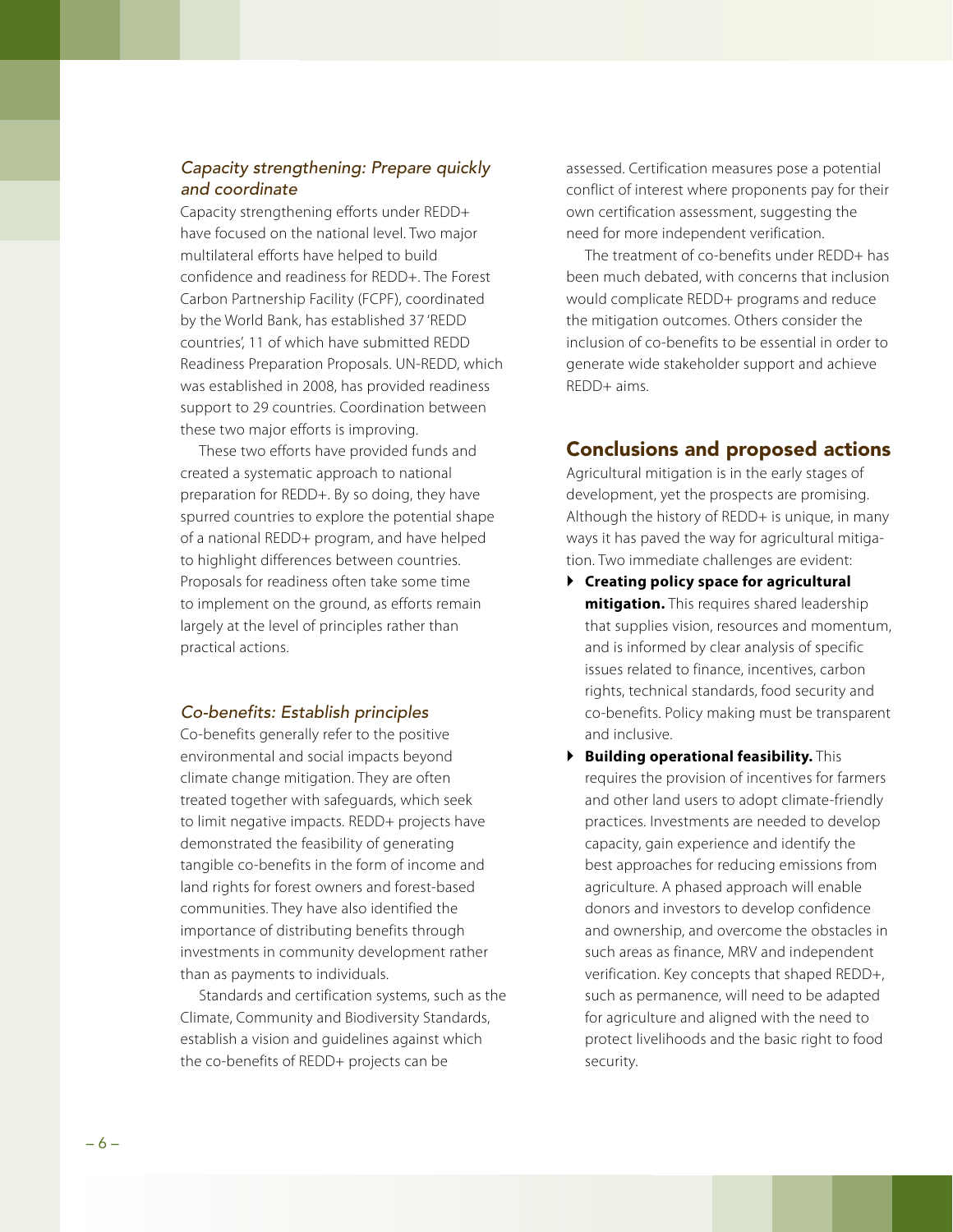To create the policy space and operational feasibility necessary for agricultural mitigation, simultaneous progress is needed along four parallel tracks (see Figure 1). These are:

#### *1. Develop a shared vision*

A shared vision for achieving agricultural mitigation that reflects stakeholders' priorities and identifies the major drivers of agricultural emissions should be developed by:

- **•** developing a common language among technical experts, policy makers and practitioners that allows concerns to be more fluently addressed, and enables the clear framing of policy options
- $\blacktriangleright$  acknowledging deadlocks, making the case for self-interested action at national and sectoral scales, and integrating top-down design with bottom-up field experience

 $\blacktriangleright$  encouraging both formal and informal stakeholder engagement, through a range of events that bring diverse perspectives together, as well as efforts by respected leaders and thinkers.

## *2. Analysis of high priority mitigation options and impacts*

Policy and implementation options for agricultural mitigation should be informed through:

- $\triangleright$  focused efforts to promote consensus on technical issues by multilateral agencies, research consortia and other communities of practice through synthetic modeling and analysis, as well as meetings and other platforms
- $\triangleright$  an authoritative independent review that puts agricultural mitigation in a global context;

| <b>Shared vision</b>                   | <b>Analysis</b>                                  | <b>Coordination</b>                     | <b>Money flow</b>                                   |
|----------------------------------------|--------------------------------------------------|-----------------------------------------|-----------------------------------------------------|
| Common language                        | <b>Technical consensus</b>                       | Avoid divisive policy                   | Support readiness,                                  |
| <b>Technical and policy</b><br>fluency | Analysis and<br>synthetic modeling               | blocs and fragmented<br>responses       | action on-the-ground<br><b>Build confidence and</b> |
| Framing policy options                 | Meetings and                                     | Fill key gaps in<br>communication       | momentum                                            |
| Basis for self-interested              | platforms                                        |                                         | Diverse approaches to                               |
| action                                 | Independent review                               | Agreement on<br>institutional roles and | gain experience                                     |
| Top-down and<br>bottom-up              | <b>Mandate for future</b><br>research and action | policy strategy                         | Synthesize and feed<br>into policy process          |
|                                        |                                                  |                                         |                                                     |
|                                        |                                                  |                                         |                                                     |

#### Figure 1. Key parallel actions for progress in agricultural mitigation.